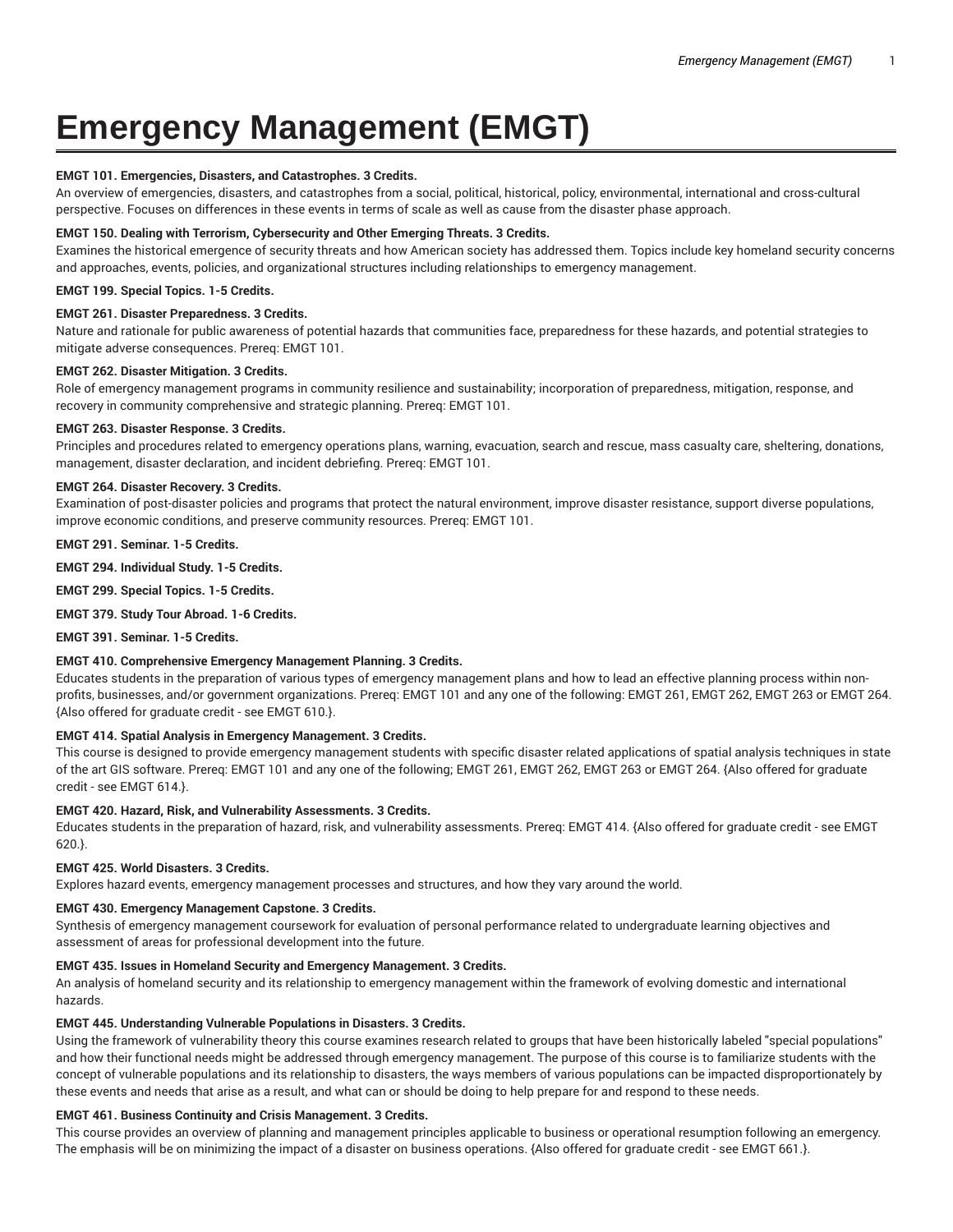# **EMGT 463. Voluntary Agency Disaster Services. 3 Credits.**

Examination of the roles played by local, state, national, and international voluntary agencies in emergency preparedness, mitigation, response, and recovery. Prereq: EMGT 101. {Also offered for graduate credit - see EMGT 663.}.

## **EMGT 481. Disaster Analysis. 3 Credits.**

Examination of natural and human-made disasters from a multidisciplinary perspective. {Also offered for graduate credit - see EMGT 681.}.

**EMGT 491. Seminar. 1-5 Credits.**

**EMGT 494. Individual Study. 1-5 Credits.**

**EMGT 496. Field Experience. 1-15 Credits.**

**EMGT 499. Special Topics. 1-5 Credits.**

## **EMGT 610. Comprehensive Emergency Management Planning. 3 Credits.**

Educates students in the preparation of various types of emergency management plans and how to lead an effective planning process within nonprofits, businesses, and/or government organizations. {Also offered for undergraduate credit - see EMGT 410.}.

## **EMGT 614. Spatial Analysis in Emergency Management. 3 Credits.**

This course is designed to provide emergency management students with specific disaster related applications of spatial analysis techniques in state of the art GIS software. {Also offered for undergraduate credit - see EMGT 414.}.

#### **EMGT 620. Hazard, Risk, and Vulnerability Assessments. 3 Credits.**

Educates students in the preparation of hazard, risk, and vulnerability assessments. Prereq: EMGT 614. {Also offered for undergraduate credit - see EMGT 420.}.

## **EMGT 635. Issues in Homeland Security and Emergency Management. 3 Credits.**

An analysis of homeland security and its relationship to emergency management within the framework of evolving domestic and international hazards.

#### **EMGT 661. Business Continuity & Crisis Management. 3 Credits.**

This course provides an overview of planning and management principles applicable to business or operational resumption following an emergency. The emphasis will be on minimizing the impact of a disaster on business operations. {Also offered for undergraduate credit - see EMGT 461.}.

#### **EMGT 663. Voluntary Agency Disaster Services. 3 Credits.**

Examination of the roles played by local, state, national, and international voluntary agencies in emergency preparedness, mitigation, response, and recovery. {Also offered for undergraduate credit - see EMGT 463.}.

#### **EMGT 681. Disaster Analysis. 3 Credits.**

Examination of natural and human-made disasters from a multidisciplinary perspective. {Also offered for undergraduate credit - see EMGT 481.}.

#### **EMGT 690. Graduate Seminar. 1-5 Credits.**

# **EMGT 695. Field Experience. 1-15 Credits.**

**EMGT 696. Special Topics. 1-5 Credits.**

## **EMGT 720. Theory, Research and Practice. 3 Credits.**

An integrative review of theories and concepts in emergency management and their link to research conceptualization, design as well as field application and practice.

## **EMGT 730. Advanced Research Methods. 3 Credits.**

This course reviews qualitative and quantitative methodologies and provides additional depth on their application to emergency management research projects. Prereq: SOC 700, SOC 701.

## **EMGT 761. Preparedness Theory and Practice. 3 Credits.**

Examination of natural and human-made disasters from a risk assessment perspective, and preparedness and control procedures for each of these types of disaster.

## **EMGT 762. Mitigation Theory and Practice. 3 Credits.**

Examination of disaster mitigation theory and the rationale and context of mitigation procedures, programs, and planning. Students will acquire both theoretical and applied understandings of mitigation principles and practices. Prereq: EMGT 613.

## **EMGT 763. Response Theory and Practice. 3 Credits.**

Examination of the theory and practice of response including response variance and effectiveness.

## **EMGT 764. Recovery Theory and Practice. 3 Credits.**

Theory, principles, and procedures used in disaster damage assessment and in emergency supply and service dissemination.